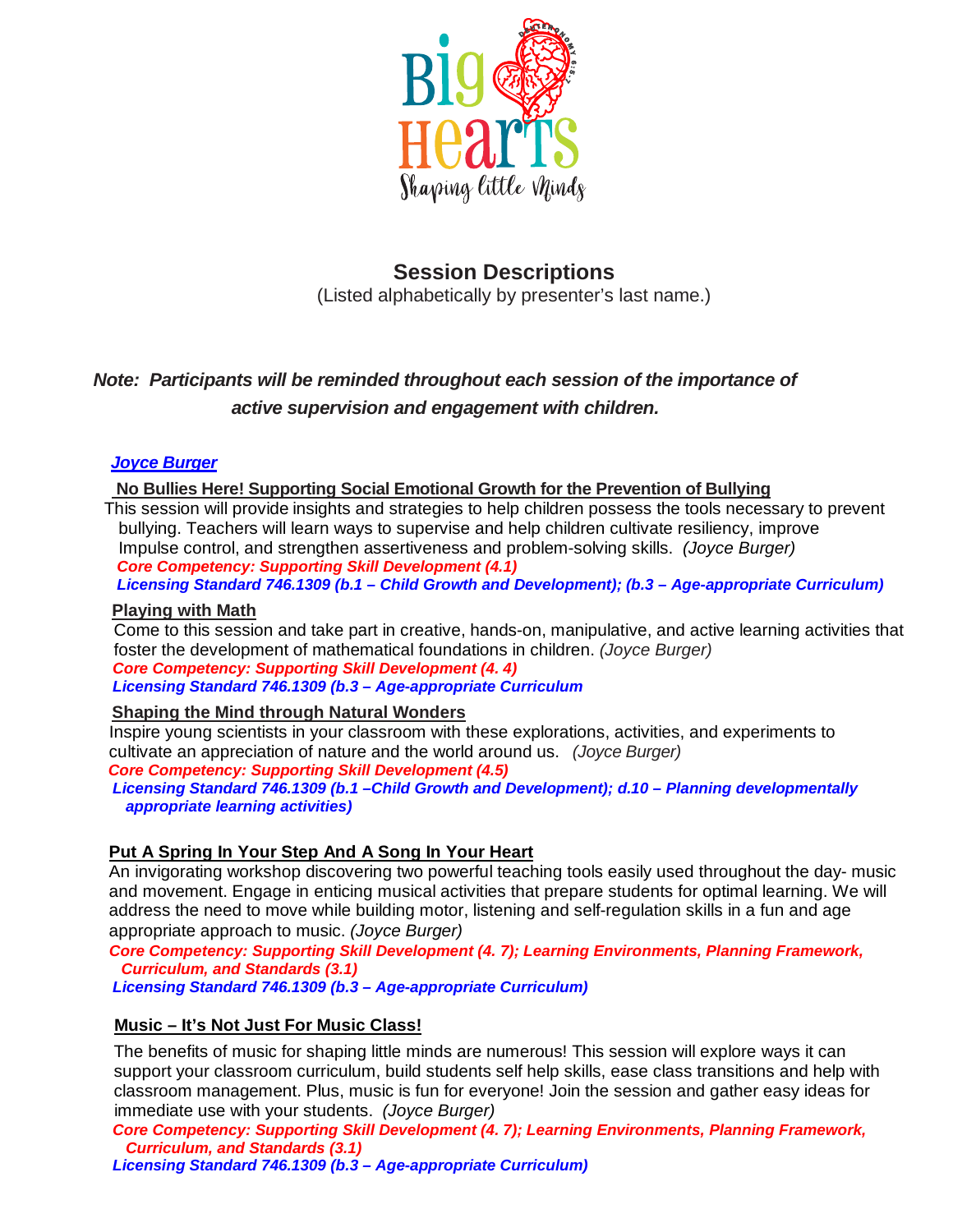## *Beth Cannon*

#### **How to Choose & Manage Outside Enrichment Programs (Directors)**

 As parents seek more and more experiences for their children during the school day, it can be difficult to hire the talent from within or choose an outside program that will fit with the culture of your community. This workshop will help you understand what licensing expects, as well as some key tips for success in creating an interactive and engaging enrichment schedule. *(Beth Cannon) Core Competencies for Administrators: Implementing a Developmentally Appropriate Curriculum and Environment (5.1.)*

 *Licensing Standard 746.1311 (d.3 – Management Techniques, Leadership, & Staff Supervision)*

#### **Moving 'n Grooving Brain Breaks**

 This interactive session will give you some great ways to incorporate movement and music with learning in your classroom. You will learn about how brain breaks help with classroom management, plus some new information on the correlation between movement and learning. Plan to move-n-groove in this upbeat and energetic session. *(Beth Cannon)*

 *Core Competency: Supporting Skill Development (4.9)*

 *Licensing Standard 746.1309 (b.1 –Child Growth and Development); d.10 – Planning developmentally appropriate learning activities)*

#### **Unity In the Preschool Community**

 What is it like when women work with women? This interactive workshop will help you explore your personality and how you fit and work cohesively with your team. You will engage in a fun personality test to discover the unique ways that God has gifted both you and your coworkers. You will learn how to be your best *you* on a team. *(Beth Cannon)*

 *Core Competency: Professionalism and Ethics (9.3) Licensing Standard 746.1309 (d.7 – Professional Development)*

#### *Stephanie Chase*

#### **Big Hearts and Little Minds Need the Bible: Let's Give It to Them**

 In this session, discover creative, developmentally appropriate, fun ways to teach the Bible to preschoolers. You'll leave with a heart full of Bible stories and a mind full of Bible activities to immediately put into action. *(Stephanie Chase)*

 *Core Competency: Learning Environments, Planning Framework, Curriculum and Standards (3.1,2); Supporting Skill Development (4.2,3)*

 *Licensing Standard 746.1309 (d. 10 – Planning developmentally appropriate learning activities)*

#### **Circle Time Tips and Tricks for Shaping Little Minds**

 Circle time can be the best time of the day! Discover fresh new ideas and tips that make circle time a great learning experience for preschoolers of all ages. *(Stephanie Chase)*

 *Core Competency: Learning Environments, Planning Framework, Curriculum and Standards (3.1,2) Licensing Standard 746.1309 (d. 10 - Planning developmentally appropriate learning activities)*

#### **My Heart is Overwhelmed and I'm Losing My Mind**

Are you *new* to teaching young children and feeling a little overwhelmed? Find help in this session as you discover the basics every early childhood educator must know to be the best! This experience will pack your mind with essential teaching tools and comfort your heart to love what you do! *(Stephanie Chase)*

 *Core Competency: Professionalism and Ethnics (9.2,3) Licensing Standard 746.1309 (d.7 – Professional Development)*

#### **Shaping the Hearts & Minds of Seasoned Teachers**

 As a teacher with years of experience are you ready to take your teaching to the next level? In this session you'll be challenged to view Weekday education from a new perspective and try things you've never done. You will also take home a "Seasoned Teacher Syllabus" and to see if you can complete all the requirements in one year! *(Stephanie Chase)*

 *Core Competency: Professionalism and Ethnics (9.2,3) Licensing Standard 746.1309 (d.7 – Professional Development)*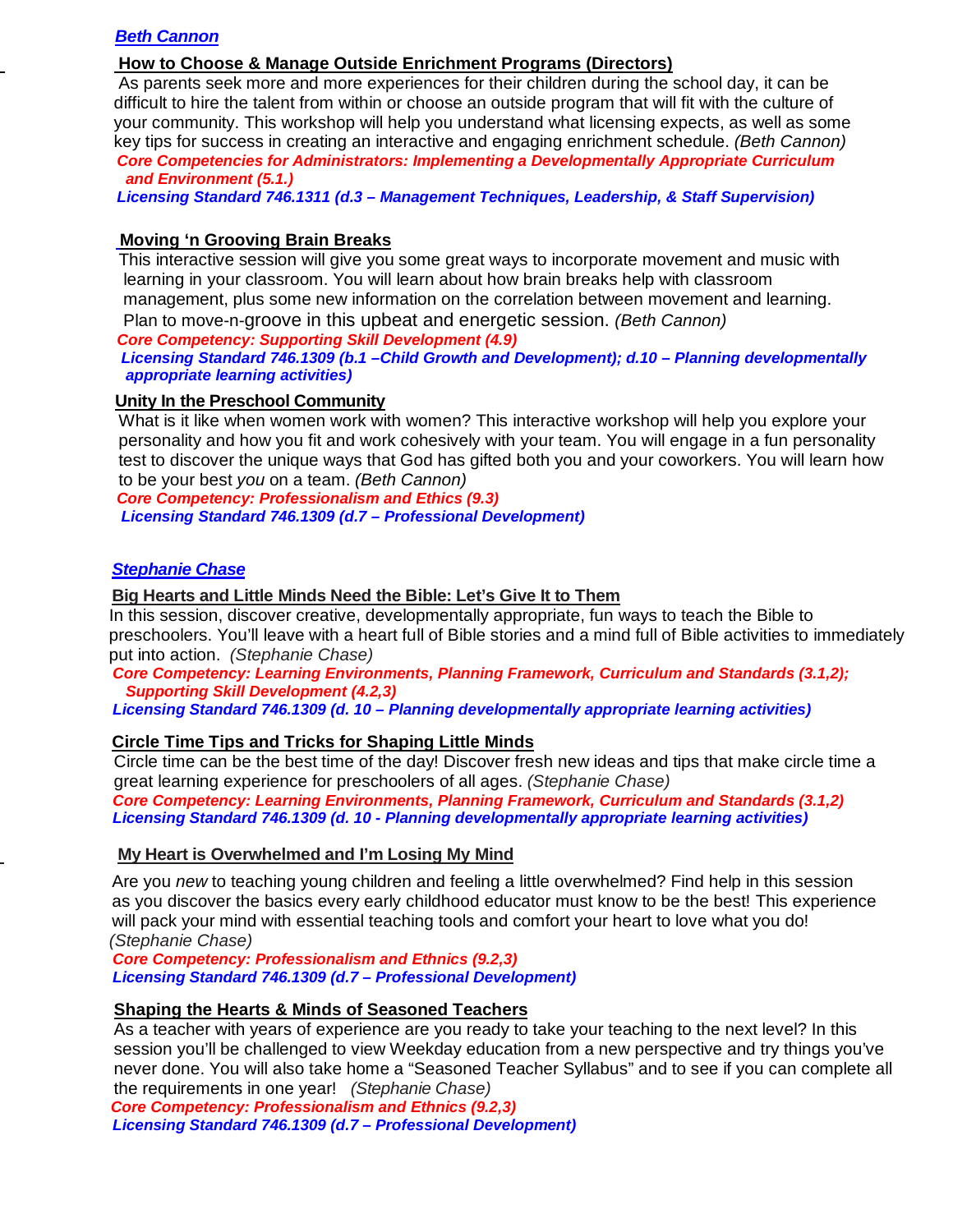## **Spiritual Development for the Littlest Minds**

 Do infants and toddlers really develop spiritually? Can they really learn about God? If so, how? Come discover the answer to these questions and explore infant and toddler spiritual development. *(Stephanie Chase)*

 *Core Competency: Child Growth and Development (1.1,4) Licensing Standard 746.1309 (b.1 – Child Growth and Development)*

## *Rebecca Cole*

## **It's Not Just Supervision, It's Active Supervision**

 This session examines what ACTIVE supervision means and how to ensure that takes place. There will be a video to test your observation skills and discussion around the role that good communication plays in supervision. *(Rebecca Cole)*

 *Core Competencies: Responsive Interactions and Guidance (2.1); Health Safety and Nutrition (8.1) Licensing Standard 746.1309 (d.3 & 4 – Safety and Risk Managment)*

### **Helping Children Move from Entitlement to Ownership**

 This training examines how we have arrived at such an entitled society and how, as teachers, you can move children from a state of entitlement to a state of ownership. This course examines not only how to teach four areas of ownership in the classroom, but also how to help parents minimize entitlement in their home. *(Rebecca Cole)*

 *Core Competencies: Responsive Interactions and Guidance (2.2); Support Skill Development (4.1) Licensing Standard 746.1309 (b.2 – Guidance and Discipline); (d.10 – Planning Developmentally Appropriate Learning Activities)*

### **Science Fun for All Ages**

 This session examines why authentic learning in science is so important and gives tips for teaching science across multiple scientific areas. Lots of great curriculum ideas will be presented. *(Rebecca Cole) Core Competency: Supporting Skill Development (4.1,7) Licensing Standard 746.1309 (b.3 – Age-appropriate Curriculum)*

#### *Jenice Dames*

#### **Characteristics of Young Learners with Autism**

 The number of children identified with Autism has multiplied over the past 5 years. More than likely you have worked with a child with autism or will at some point. This session will look at the characteristics of children with autism and we will discuss classroom strategies that can help young learners be successful! *(Jenice Dames)*

 *Core Competencies: Child Growth and Development (1.1,2,3); Learning Environments, Planning Framework, Curriculum, and Standards (3.1)*

 *Licensing Standard 746.1309 ( d.1 – Care of Children with Special Needs; (d.10 – Planning Developmentally Appropriate Learning Activities)*

## **Is There Really a Difference Between Boys and Girls? YES**

 All children go through the same developmental levels but there are actually some fundamental differences between boys and girls! This session will explore the difference between boys and girls and how this effects what we do in the classroom! *(Jenice Dames)*

 *Core Competencies: Child Growth and Development (1.1, 4); Learning Environments, Planning Framework, Curriculum, and Standards (3.1,2)*

 *Licensing Standard 746.1309 (b.1 – Child Growth and Development)*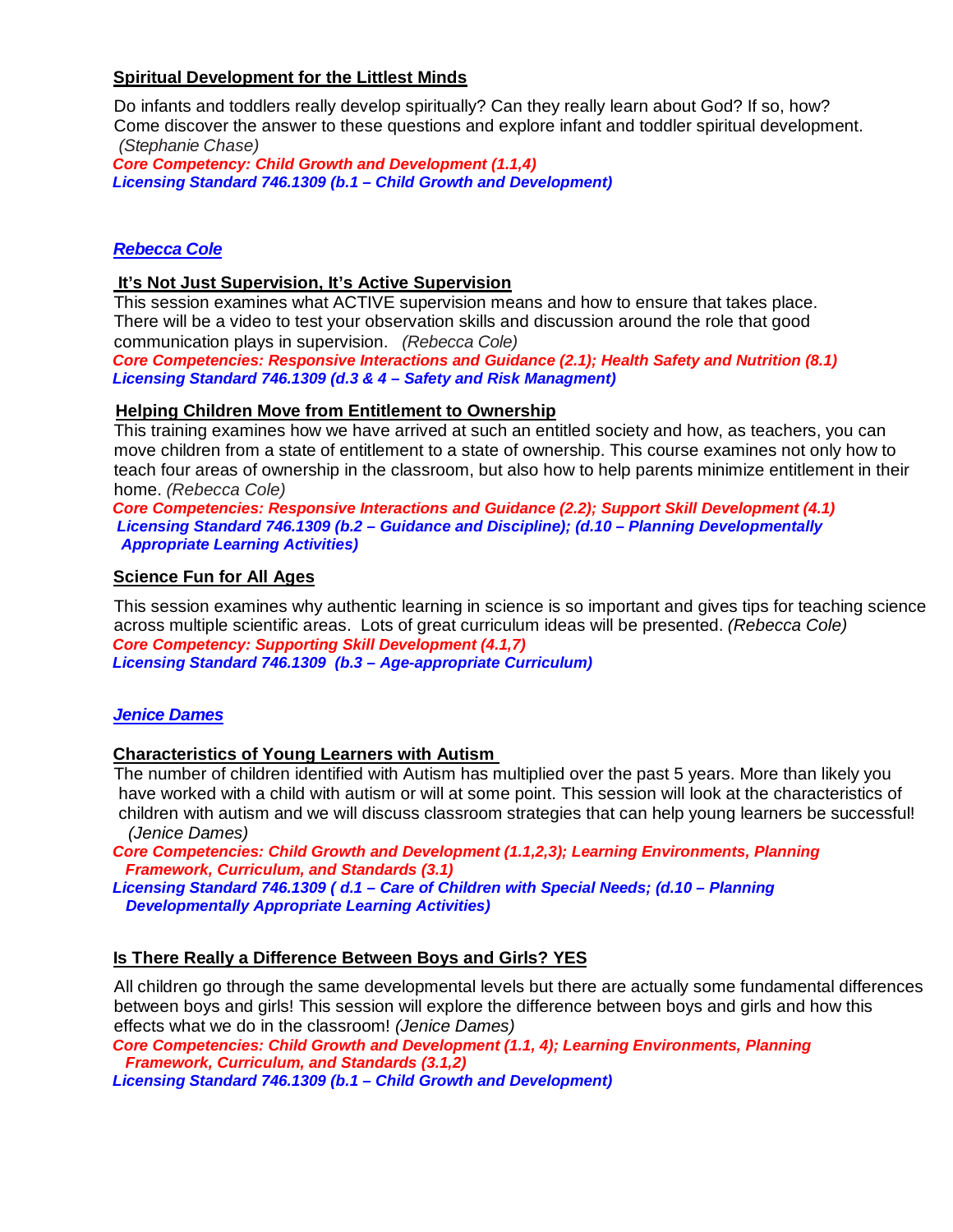## **What Do You Mean We're Not ALL Friends?**

Why does the word "Friends" cause so many problems? As a teacher, do you use phrases like: *go find a friend, what should you say to your friend, or be nice to your friend*? If so this session is for you! We will discuss the powerful meaning behind the word *friend* and the effect it has on children in a classroom setting! I hope we can still be friends after the session! *(Jenice Dames) Core Competencies: Responsive Interactions and Guidance (2.2); Supporting Skill Development (4.1) Licensing Standard 746.1309 (b.1 –Child Growth and Development*

## *Sarah Farris*

## **Big Appetites Shaping Little Bodies**

 What foods do preschoolers really need to eat? Do French fries count as a veggie? Come and explore the basic dietary needs of preschoolers and how food can affect their day. *(Sarah Farris) Core Competencies: Supporting Skill Development (4.5,6); Health, Safety, and Nutrition (8.2,4) Licensing Standard 746.1309 (d.2 –Child Health); (d.10 – Planning Developmentally Appropriate Learning Activities)*

## **Food Allergies and Special Diets**

 This session will explore some of the most common food allergies and sensitivities, and popular special diets. What do these mean for your classroom and what are some food alternatives? *(Sarah Farris) Core Competencies: Supporting Skill Development (4.5,6,9); Health, Safety, and Nutrition (8.2,4) Licensing Standard 746.1309 (d.2 –Child Health; d.10 – Planning Developmentally Appropriate Learning Activities)*

## **Shaping Healthy Eaters**

Need ideas on how to encourage preschoolers (and their parents) to develop healthy eating habits. This session will provide tips for healthy classroom snacks, handling picky eaters, and inspiring the whole family to make nutritional choices. *(Sarah Farris)*

 *Core Competencies: Supporting Skill Development (4.6,9); Health, Safety, and Nutrition (8.2,4) Licensing Standard 746.1309 (d.2 –Child Health; d.10 – Planning Developmentally Appropriate Learning Activities)*

## *Ann Gathura*

## **Shaping Behavior: Understanding the Functions of Behavior**

 Behavior is functional, not GOOD or BAD. Functional means it pays off for the child in some way. Adults may see the behavior as being "good" or "bad", but the child continues the behavior because it is effective. Then teachers often choose interventions that make the problem behavior worse. This session is designed for all teachers but especially teachers who have or will have children who are difficult to manage behaviorally. This session will show teachers how to assess the functions of behavior and how to determine behavior interventions based on the function of the child's behavior. Teachers will also determine if their response increases the chances of the behavior occurring again or if the response decreases the likelihood of the behavior occurring in the future. *(Ann Gathura)*

 *Core Competencies: Child Growth and Development (1.1,5); Responsive Interactions and Guidance (2.1,2) Licensing Standard 746.1309 (b.2 – Guidance and Discipline)*

## **Shaping Behavior: Why Positive Reinforcement Works and Punishment Doesn't**

 Do you wonder what strategies work and don't work in dealing with children's behaviors? This session will provide teachers with specific, effective, and positive reinforcement strategies to decrease problematic behaviors. Teachers will also learn why punishment based strategies are less effective in teaching new appropriate behaviors. Ways to use natural and direct reinforcement, social re-inforcers, activity re-inforcers, tangible re-inforcers, and token re-inforcers will be discussed. Teachers will gain an understanding of why reinforcement must be consistently delivered, delivered immediately, and why improvements in behavior should be reinforced. *(Ann Gathura)*

 *Core Competencies: Responsive Interactions and Guidance (2.1,2,); Learning Environments, Planning Framework, Curriculum, and Standards (3.1)*

 *Licensing Standard 746.1309 (b.2 – Guidance and Discipline); (d. 10 – Planning Developmentally Appropriate Learning Activities)*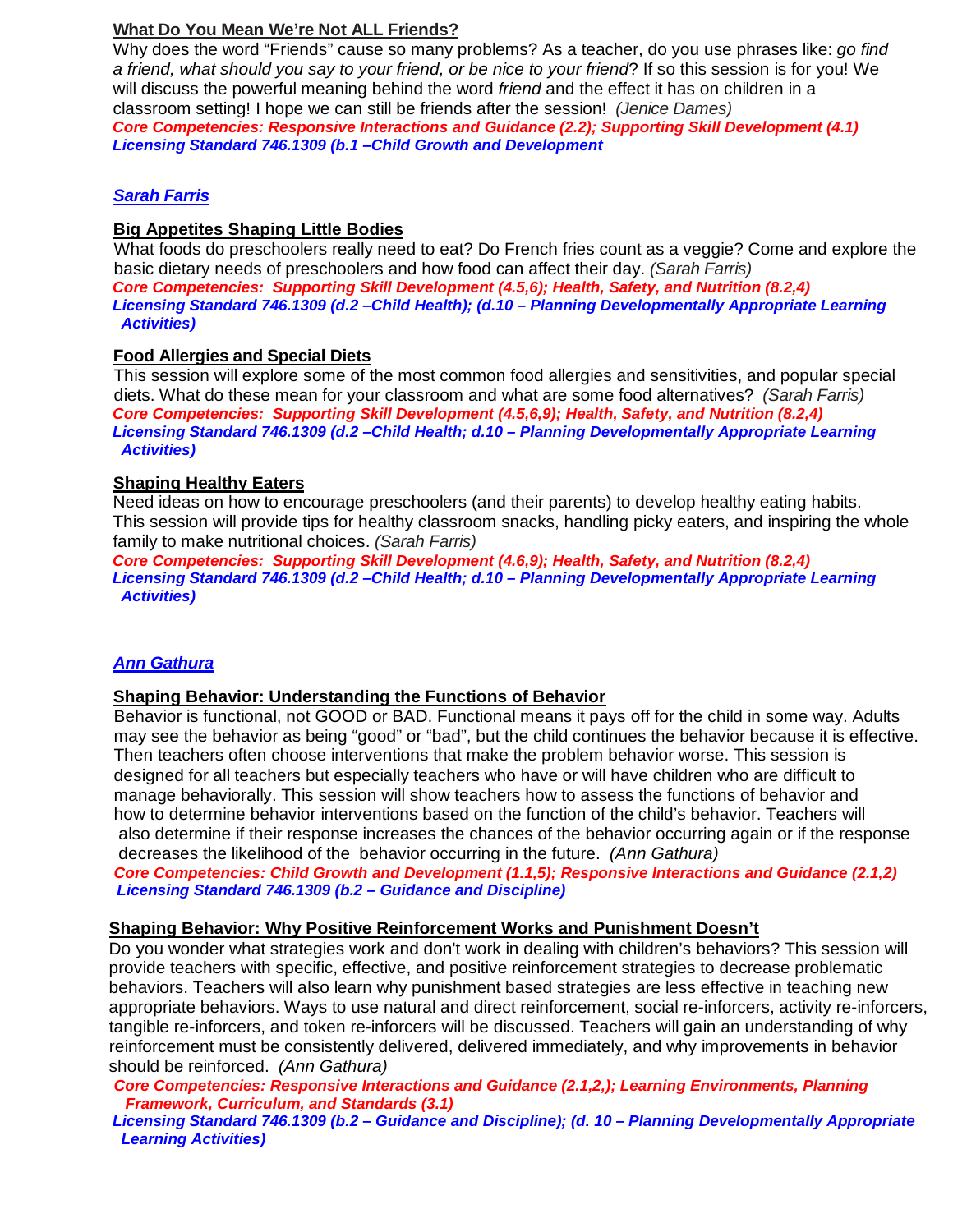#### **Shaping Behavior: Increasing Compliance: Why Reprimand Doesn't Work**

 Do you have children who have difficulty maintaining on-task behaviors (ADHD symptoms), refuse to follow instructions, have poor social or play skills? Are you concerned about children with verbal or physical aggressive behaviors? In this session, teachers will learn strategies to increase compliance with non preferred tasks and non-preferred demands, waiting for activities, sharing, transitioning from/to, or accepting the removal and loss of preferred items/activities, or accepting "no." Teachers will learn how to design interventions to increase compliance through delivery of a re-inforcer in the form of praise, edible items, tangible items, and tokens contingent on compliance. Teachers will learn strategies for handling non compliance using strategies such as guided compliance. *(Ann Gathura)*

 *Core Competencies: Responsive Interactions and Guidance (2.1,2,); Learning Environments, Planning Framework, Curriculum, and Standards (3.1)*

 *Licensing Standard 746.1309 (b.2 – Guidance and Discipline); (d. 10 – Planning Developmentally Appropriate Learning Activities)* 

### **Active Shooter Training**

Are you up-to-date on what to do in the event an active shooter showed up at your school? This session will provide the latest information on what steps to take and how to be prepared for an active shooter emergency. *(McKinney Police Department)*

 *Core Competency: Health, Safety, and Nutrition (8.1,3) Licensing Standard 746.1309 (d.3 – Safety); (d.4 – Risk Management)* 

#### *Julie Hamilton*

#### **Dollar Store Fun**

 Shopping at a dollar store is like going on a treasure hunt for preschool teachers. Come to this workshop and discover great dollar store finds that can be used to teach math, science, literacy, fine motor skills, and more. Join us for some great ideas that can be used in every area of your curriculum.

*(Julie Hamilton)*

 *Core Competencies: Supporting Skill Development (4.2,3,4,5) Licensing Standard 746.1309 (d.10 – Planning Developmentally Appropriate Learning Activities)* 

#### **Developing a Heart for Outdoor Teaching**

 This workshop is designed to give strategies on teaching small groups and centers in an outside setting. Economical and practical ways to teach all concepts outside will be presented. This session will also include everything from setting up learning areas to implementing your lesson plans in these areas. Come on this journey filled with ideas that have been tested in a real outdoor classroom and learn from both mistakes and successes! *(Julie Hamilton)*

 *Core Competencies: Learning Environments, Planning Framework Curriculum, and Standards (3.1,2) Licensing Standard 746.1309 (d.10 – Planning Developmentally Appropriate Learning Activities)* 

#### **Loose Parts: What are They and Why Do I Need Them?**

 What are loose parts and why are they important in the development of preschool children? This question will be answered in this session, and you will leave with a long list of loose parts to use in your own indoor and outdoor classrooms. Come participate in discussions about storage, how to incorporate loose parts into your classroom, where to find loose parts, and much more. *(Julie Hamilton) Core Competencies: Child Growth and Development (1.1,5); Learning Environments, Planning Framework, Curriculum, and Standards (3.1)*

 *Licensing Standard 746.1309 (b.1 –Child Growth and Development); (b.3 – Age-appropriate Curriculum)*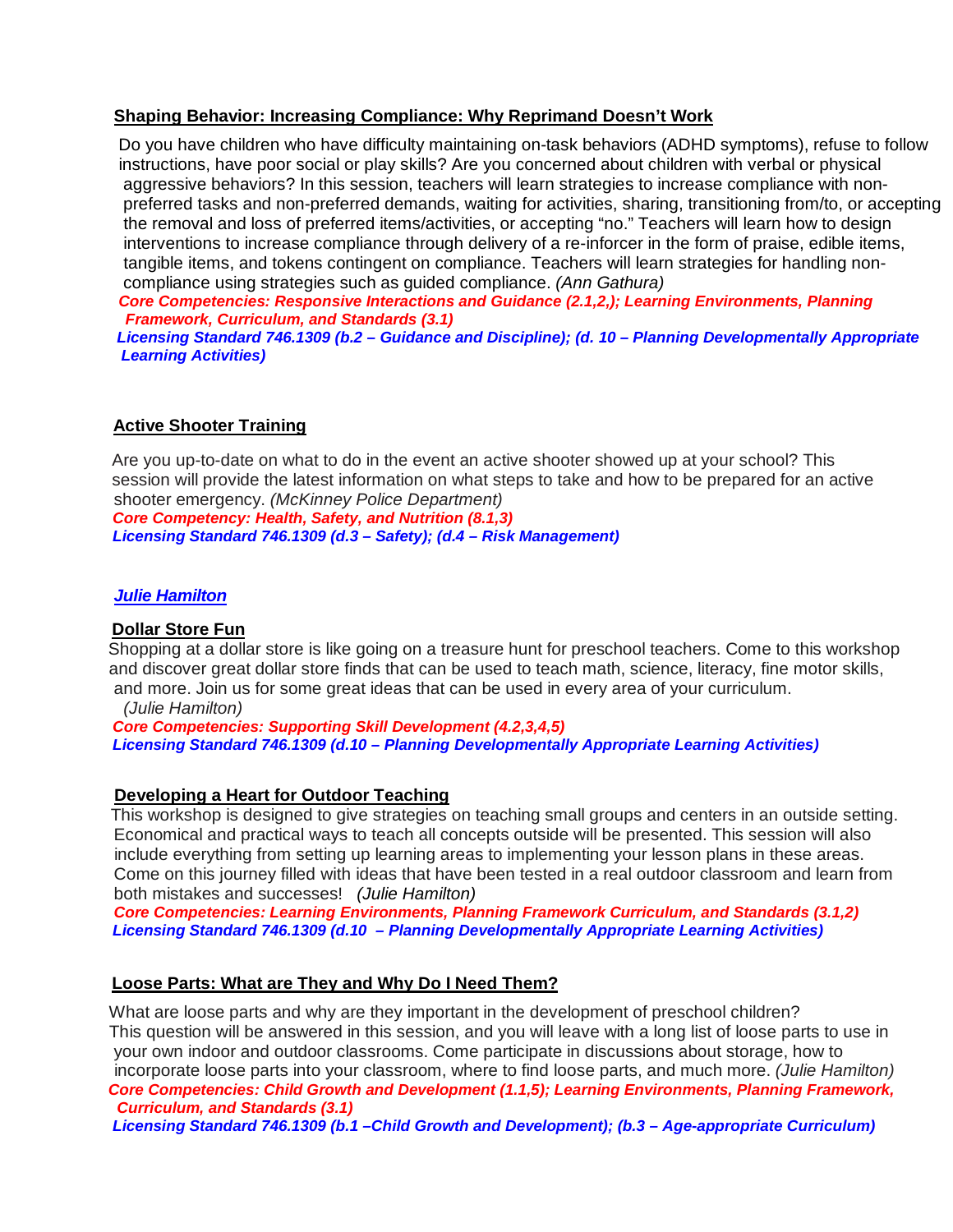## *Rene Hudspeth*

#### **Playground Safety**

 Do you wonder if your playground is really safe? This session will provide the state regulations and minimum standards for playground safety. Safety topics such as safety surfacing, equipment, and adequate supervision will be discussed. (*Rene Hudspeth, CPSI*)

 *Core Competencies: Learning Environments, Planning Framework, Curriculum, and Standards (3.1,2); Supporting Skill Development (4.7,9); Health, Safety and Nutrition (8.3) Licensing Standard 746.1309 (d. 3&4 –Safety & Risk Managment)* 

#### *Dr. Christy Isbell*

#### **Sensory Integration and the Learning Environment: Ways to Promote Active and Appropriate Participation from ALL Young Children (***Keynote)*

Participants will learn about the brain process, sensory integration, and how it is related to young children's learning and behavior. Participants will receive simple, easy-to-use environmental modifications to support young children who demonstrating specific challenging behaviors including over-activity and inattention. These principles are effective for toddlers, preschoolers, and kindergarteners. *(Dr. Christy Isbell)*

Core Competencies: Child Growth and Development (1.1,2,3); Learning Environments, Planning  *Framework Curriculum, and Standards (3.1)*

 *Licensing Standard 746.1309 (b.1 – Child Growth and Development); (d.1 – Care of Children with Special Needs)* 

#### **Fine Motor Fun: Developmentally Appropriate Ways to Encourage Fine Motor Skills in Young Children**

This presentation will provide information on fine motor development and its significant connection to learning in early childhood. Fine motor milestones for three-four-and-five year olds will be discussed and answers to teachers' most-asked questions about fine motor development will be provided. Evidence-based suggestions for the selection and use of tools and materials for fine motor activities will be explored along with innovative fine motor activities that can be easily implemented with groups or individuals. *(Dr. Christy Isbell)*

 *Core Competencies: Child Growth and Development (1.3); Learning Environments, Planning Framework, Curriculum, and Standards (3.1); Supporting Skill Development (4.1)*

 *Licensing Standard 746.1309 (b.1 – Child Growth and Development); (d.10 – Planning Developmentally Appropriate Learning Activities)* 

#### **New Perspectives on Infant and Toddler Behaviors: The Sensory Integrative Approach**

Learn innovative ways of understanding and responding to infant and toddler behaviors. Discover methods that incorporate sensory integration principles with developmentally appropriate practice. Gain solutions for behaviors that are often challenging such as difficulty sleeping, poor feeding, biting, and overactivity. *(Dr. Christy Isbell)*

 *Core Competencies: Child Growth and Development (1.1,2); Learning Environments, Planning Framework, Curriculum, and Standards (3.1,2)*

 *Licensing Standard 746.1309 (b.1 – Child Growth and Development); (b.3 – Age-appropriate Currculum)*

#### *Allison Jessee*

#### **An Invitation to Learn**

*Come explore new ways of adding process-driven art and inquiry-based learning to every area of your curriculum. Participate in hands-on practical and classroom-tested ideas inspired by Reggio Emilia and the Outdoor Classroom. Also discover the wide range of opportunities for open-ended exploration with a variety of materials. (Allison Jessee)*

 *Core Competencies: Learning Environments, Planning Framework, Curriculum, and Standards (3.1,2); Supporting Skill Development (4.7,9)*

 *Licensing Standard 746.1309 (b. 3 – Age-appropriate Curriculum)*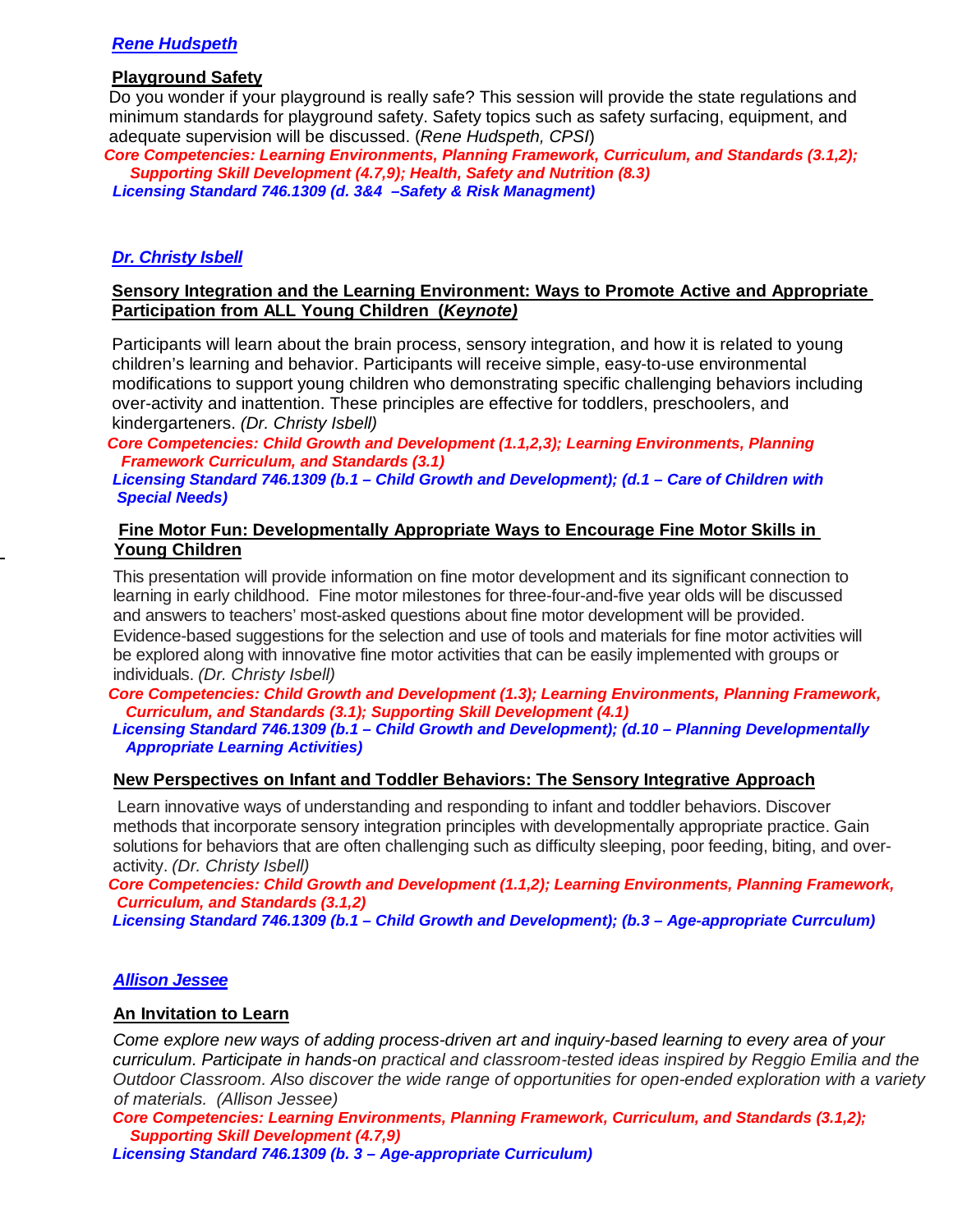## **Opening an Art Studio in Your Preschool**

Have you thought about creating an Art Studio in your school, but didn't know where to begin! Or maybe you were afraid to try? Come hear about one center's experience of replacing a Technology Lab with an Art Studio, and get inspired and equipped with the tools and knowledge you need to make this a reality for you and your children! *(Allison Jessee)*

 *Core Competency: Learning Environments, Planning Framework, Curriculum, and Standards (3.1,2) Licensing Standard 746.1309 (b. 3 – Age-appropriate Curriculum*

## **Turning the Inside Out**

Everything you can do indoors, you can do outdoors, and even more! Come and explore practical ideas to take more or your daily activities outside, whether or not you have an Outdoor Classroom! You will leave with practical ideas gained through hands-on outdoor, process-driven and inquiry-based center activities as well as simple ideas to build outdoor learning stations*. (Allison Jessee)*

 *Core Competencies: Learning Environments, Planning Framework, Curriculum, and Standards (3.1) Licensing Standard 746.1309 (b.3 – Age-appropriate Curriculum*

### **Mark Jones**

#### **Capturing the Imagination of Little Minds with Group Time and Storytelling**

 A great group time can be everyone's favorite part of the day. In this session, you will learn the secret to moving kids from learning centers, cleaning the room, and fun story telling techniques that will capture their attention. *(Mark Jones)*

 *Core Competencies: Learning Environments, Planning Framework, Curriculum, and Standards (3.1) Licensing Standard 746.1309 (b.3 – Age-appropriate Curriculum)*

#### **Fine-tuning the Heart of Your Teacher Super Power** *(Keynote)*

Have you discovered during this conference that you, as a teacher, have a heart of super powers that connects with kids? This closing keynote will highlight the amazing things that you can do that will lead kids to better participation and relationships with you and others as you get ready to start the new year with a BIG HEART for Gods and kids! *(Mark Jones)*

 *Core Competency: Professionalism and Ethnics (9.2,3) Licensing Standard 746.1309 (d.7 – Professional Development)*

## **Teaching with a Big Heart and a Big Plan**

 Teaching Bible truths on a daily basis requires an intentional plan. Come to this session and explore the *Levels of Biblical Learning* and learn how great teaching plans and biblical content intersect for classroom excellence. Discover how you can be super creative and teach the Bible like a rock star. *(Mark Jones)*

 *Core Competency: Learning Environments, Planning Framework, Curriculum, and Standards (3.1,2) Licensing Standard 746.1309 (b.3 – Age-appropriate Curriculum)*

## *Melissa Machemehl*

#### **Healthy Conflict and Difficult Conversations**

No one likes to have difficult conversations! Come to this session learn how to create an open environment that embraces the difficult conversations and maintains healthy conflict. *(Melissa Machemehl) Core Competency: Professionalism and Ethnics (9.1)*

 *Licensing Standard 746.1309 (d.7 – Professional Development)*

#### **Interviewing with Heart (Directors)**

Interviews begin from the first email or phone call communication. This session will equip directors with the interview skills that will detect the best, weed out the worst, and stay legal in the process. *(Melissa Machemehl)*

 *Core Competencies for Administrators: Human Resource Leadership and Development (3.2,4) Licensing Standard 746.1311 (d&e. – Management Techniques, Leadership & Staff Supervision)*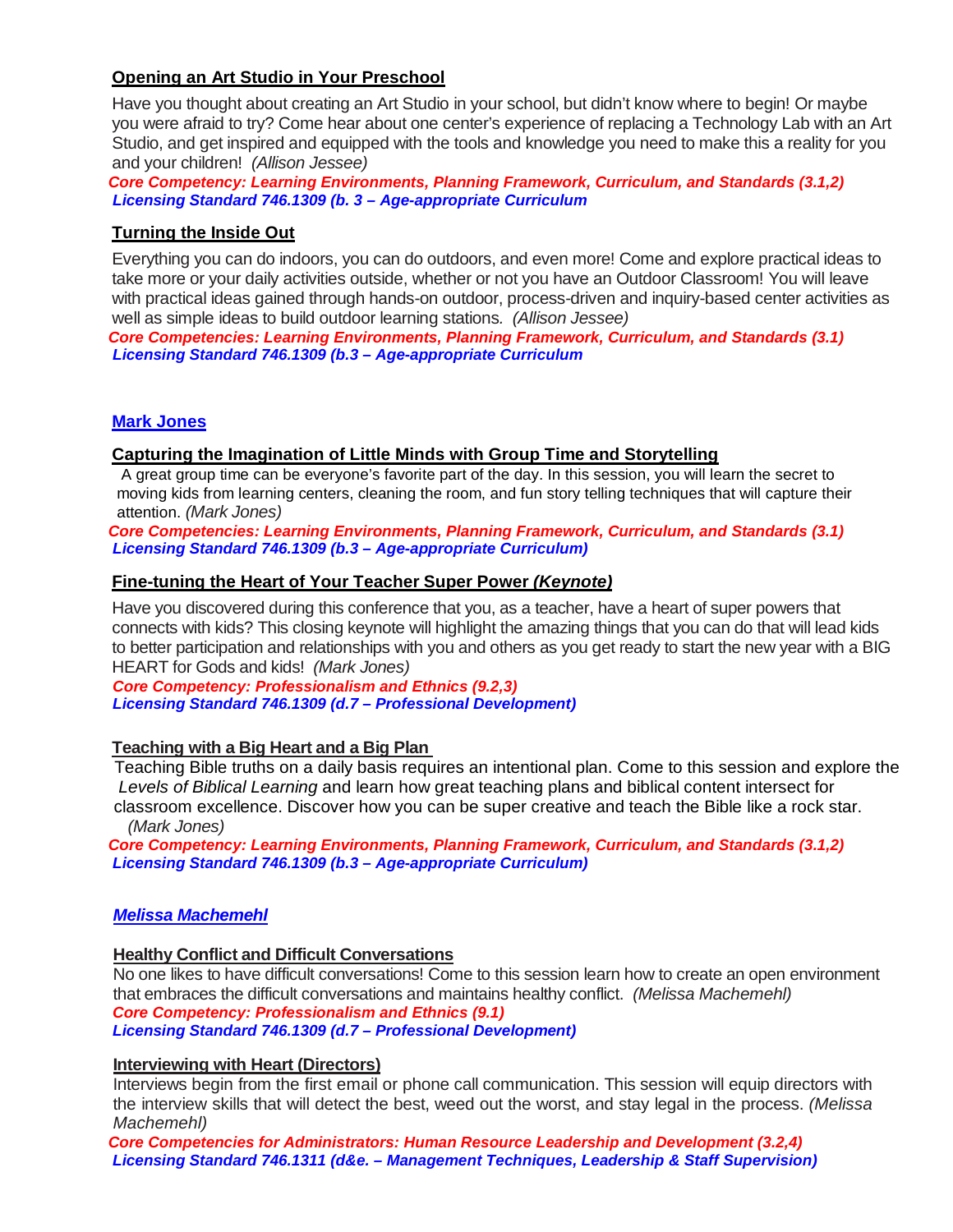## **Shaping Staff Culture (Directors)**

Providing your teachers with a work culture that is respectful and caring begins with a Director who is intentional in creating and implementing staff behavior values. This session will explore leadership skills necessary to shape your staff culture in positive ways. *(Melissa Machemehl) Core Competencies for Administrators: Human Resource Leadership and Development (3.2,3,4) Licensing Standard 746.1311 (d&e. – Management Techniques, Leadership & Staff Supervision)*

## **Writing Policies and Handbooks**

This session will explore how to determine policies and procedures for both staff and parents that set expectations, clarify purposes, and support your program. *(Melissa Machemehl) Core Competencies for Administrators: Business and Operations Management (2.1) Licensing Standard 746.1311 (d&e. – Management Techniques, Leadership & Staff Supervision)*

## *Melissa McKenzie*

## **Having a Big Heart for Your Staff (Directors)**

 This session will discuss the importance of setting goals for professional growth that are personalized and relevant for each member of your staff and how you, as a Director, can support those goals. (*Melissa McKenzie)*

 *Core Competency for Administrators: Establishing and Maintaining an Effective Organization (1.1,2) Licensing Standard 746.1311 (d.&e – Management Techniques, Leadership & Staff Supervision)*

## **Shaping the Heart and Mind with Yoga for Children**

 That's right - yoga and preschoolers can go together. In fact, Yoga is a wonderful for way for children to exercise their whole body. Yoga positions help develop both fine and gross motor skills as well as enhance flexibility, muscle strength, balance and posture. Children also build their self-confidence and self-awareness by gaining a better understanding of how their bodies work and move. Yoga also sharpens the child's ability to focus and relax, both of which are learned-skills. *(Melissa McKenzie)*

 *Core Competencies: Learning Environments, Planning Framework, Curriculum, and Standards (3.1) Supporting Skill Development (4.1,9)*

 *Licensing Standard 746.1309 (b.3 – Age-appropriate Curriculum)* 

## **Shaping Minds with Heartfelt Transitions**

 Children spend a lot of time switching between activities throughout the school day. And let's face it, sometimes we have those unplanned "opportunities to wait." What can you do with these little bits of Time? With a little preparation, you can take advantage of these time-tidbits and not only have fun, but also help the children learn along the way. Be prepared to play and sing along as we learn together! *(Melissa McKenzie)*

 *Core Competencies: Learning Environments, Planning Framework, Curriculum, and Standards (3.1) Licensing Standard 746.1309 (d.10 – Planning Developmentally Appropriate Learning Activities)*

## *Kristin Mathis*

## **Mindfulness for Preschoolers (and Teachers Who Teach Them)**

Staying mindful in the classroom can be a daily act of worship to our Creator and make a positive impact on many aspects of the classroom. This session will give practical ways to increase your own mindfulness and fun, age-appropriate activities to teach mindfulness skills to children. *(Kristin Mathis)*

 *Core Competencies: Learning Environments, Planning Framework, Curriculum, and Standards (3.1); Supporting Skill Development (4.1)* 

 *Licensing Standard 746.1309 (b. 3 — Planning Developmentally Appropriate Learning Activities)*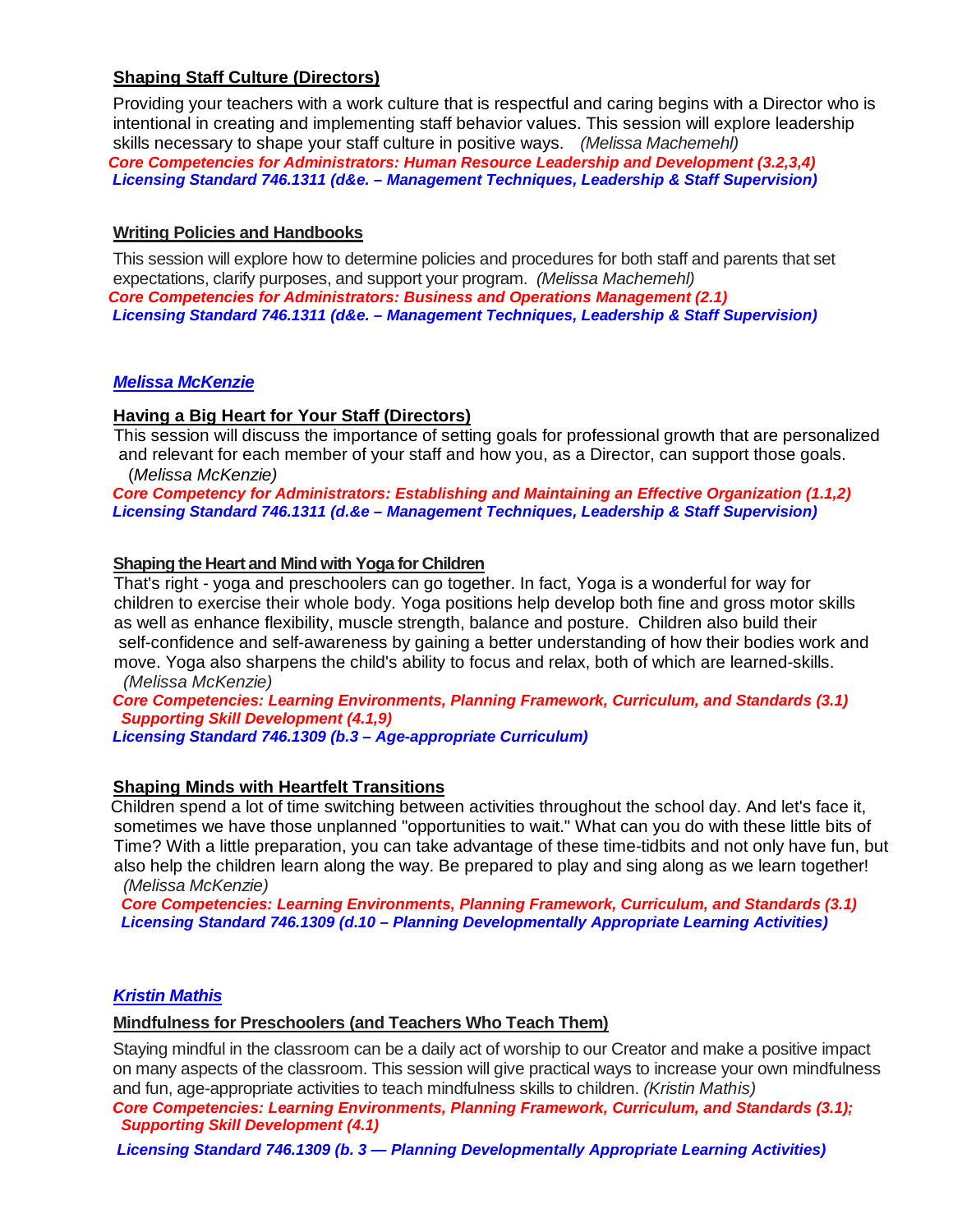## **Power of Games for Classroom Management**

Do you wish managing your classroom could be all fun and games? With the right games and the correct mindset, it can be! Come learn some versatile, easy games that will bring enjoyment and order to you and your classroom. *(Kristin Mathis)*

 *Core Competencies: Responsive Interactions and Guidance (2.2,3); Learning Environments, Planning Framework, Curriculum, and Standards (3.1)*

 *Licensing Standard 746.1309 (b.2 – Guidance and Discipline); (d.10 – Planning Developmentally Appropriate Learning Activities)*

#### **TBRI In the Classroom: Becoming a Trauma-informed Teacher**

 Life can be hard for children! Many children experience large Traumas in their life. Others are affected by "little t' traumas" like stress and chaos. By attending this session you can begin the movement from compassionate caregiver to a competent partner on the road to healing for children from hard places. This will be an introduction to Trust Based Relational Intervention (TBRI) and will teach you some basic skills from this highly effective methodology that has been proven very helpful for children from a traumatic background and others struggling with behavior issues. This session will be taught by a TBRI Practitioner trained by Dr. Purvis and Dr. Cross (authors of *The Connected Child*) at TCU.

 *Core Competencies: Child Growth and Development (1.2,4); Responsive Interactions and Guidance (2.2); Supporting Skill Development (4.1)*

 *Licensing Standard 746.1309 (b.1 – Child Growth and Development); d.1 – Care of Children with Special Needs)*

#### **Where Did That Behavior Come From?**

 Many inappropriate behaviors come from a child's history. This session will provide a introduction to Trauma-Informed Care and answer some questions that we all should be asking. What is Trauma-Informed Care? What are ACEs (Adverse Childhood Experiences)? What is TBRI? How can I help the struggling and at-risk children in my program? How does this all effect the behavior of the children in my school? This session will be taught by a TBRI (Trust Based Relational Intervention) Practitioner trained by Dr. Purvis and Dr. Cross (authors of *The Connected Child*) at TCU.  *Core Competencies: Child Growth and Development (1.2,4); Responsive Interactions and Guidance (2.2); Supporting Skill Development (4.1)* 

 *Licensing Standard 746.1309 (b.1 – Child Growth and Development); d.1 – Care of Children with Special Needs)*

#### *Dr. Shelly Melia*

#### **Connecting the Dots: Developmental Theories and Spiritual Formation**

Ever wonder how different ideas or philosophies of child development originated and how those ideas relate to what the Bible says about children? This is the session for you! This session will connect the dots of how the early years impact the spiritual formation of children. *(Dr. Shelly Melia)*

 *Core Competencies: Child Growth and Development (1.4,5) Licensing Standard 746.1309 (b.1 – Child Growth and Development)* 

#### **A Heart for Generational Differences**

This conference will give an overview of the traits of the Millennial and Gen Z generations with specific information related to communicating with these generations. Recent research will be shared that will give every director and teacher a great understanding and a bigger heart for the uniqueness of each generation. *(Dr. Shelly Melia)*

 *Core Competencies: Families and Community Relationships (7.1,2,3,4) Licensing Standard 746.1309 (d.7 – Professional Development)*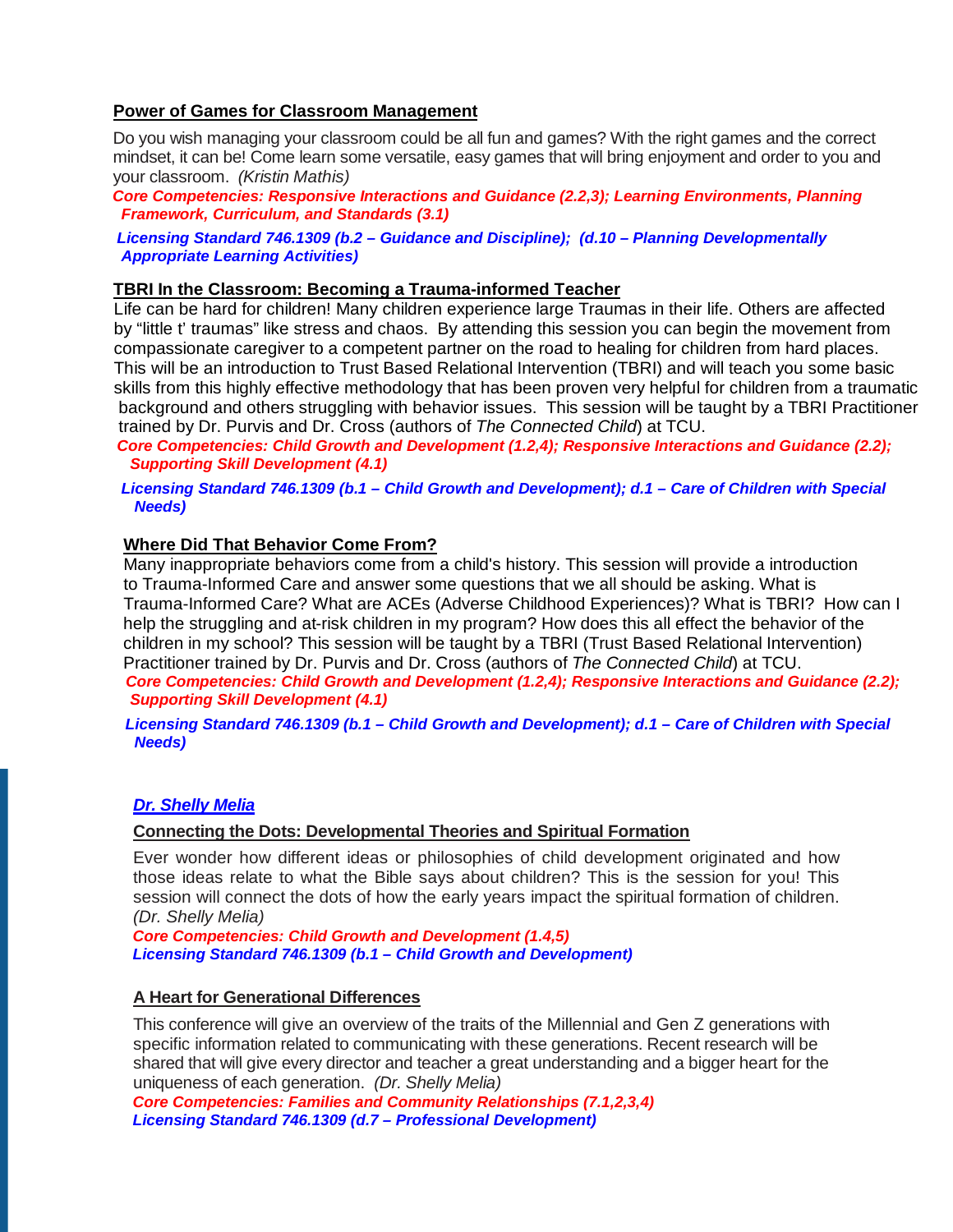## **Discover the Heart of the Weekday Why"**

 In a world where truth is relative and family is being redefined, Weekday Ministry is uniquely positioned to make an indelible mark on the hearts of young children by teaching the simple and timeless truths of God's Word. Come to this session and be inspired by focusing on the heart and "why" of weekday rather than the "how" or "what". *(Dr. Shelly Melia)*

 *Core Competency: Professionalism and Ethics (9.3) Licensing Standard 746.1309 (d.7 – Professional Development)*

## **Finding Your Heart for Teaching**

 Inspired teachers inspire their students. Your role as a weekday teacher is more than teaching the ABCs and 1,2,3s. Through an interactive and strategic process, this session will encourage you to pinpoint your own heart and personal "Why" for doing want you do!  *Core Competency: Professionalism and Ethics (9.3)*

 *Licensing Standard 746.1309 (d.7 – Professional Development)*

## *Paula Miller*

### **The Outdoor Classroom: My Journey**

 Are you curious about how to begin to plan and create an outdoor classroom? Paula Miller will be sharing her program's journey to building the outdoor classroom. Included will be some design principles of the outdoor classroom, where to start, and why you should consider the Outdoor Classroom for your program*. (Paula Miller)*

 *Core Competencies; Learning Environments, Planning Framework Curriculum, and Standards (3.1,2) Supporting Skill Development (4.2,3,7)*

 *Licensing Standard 746.1311 (b.3 – Age-appropriate Curriculum)* 

#### **The Joys of Teaching in a Natural Outdoor Classroom**

 Does the thought of teaching in an outdoor classroom send butterflies through your stomach? How do you as a teacher engage with children in an outdoor setting? This session will answer these and other questions related to the outdoor classroom and how it can bring joy to both you and the children you teach. This session will also introduce you to a great resource for helping teachers and directors understand how the outdoor classroom can be invaluable in shaping the minds of young children. *(Paula Miller)*

 *Core Competencies; Learning Environments, Planning Framework Curriculum, and Standards (3.1,2) Licensing Standard 746.1309 (d.10 – Age-appropriate Curriculum)*

#### **My Teachers Want an Outdoor Classroom! – Help! (Directors)**

 Are you a director that would like to know more about what an outdoor classroom is all about and why your teachers are asking about it? How can you lead your program and your teachers in this exciting new adventure? This session is designed to help you get onboard with the idea of an outdoor classroom. *(Paula Miller)*

 *Core Competencies for Administrators: Implementing a Developmentally Appropriate Curriculum and Environment (5.1,2,4,5)*

 *Licensing Standard 746.1311 (d.10 – Age-appropriate Curriculum)*

#### *Kristin Omo*

#### **It All Begins with Infants: Shaping Minds from the Start**

 What we do in our classrooms and how we interact with children affects how children's brains develop. Come learn about the vital impact that bonding and attachment have on early brain development. Also discover ways to promote secure bonding and attachment along with nine ways to build the young child's brain. *(Kristin Omo)*

 *Core Competencies: Child Growth and Development (1.1.4); Supporting Skill Development (4.2) Licensing Standard 746.1309 (b.1 – Child Growth and Development); (e.3- Understanding Early Childhood Brain Development)*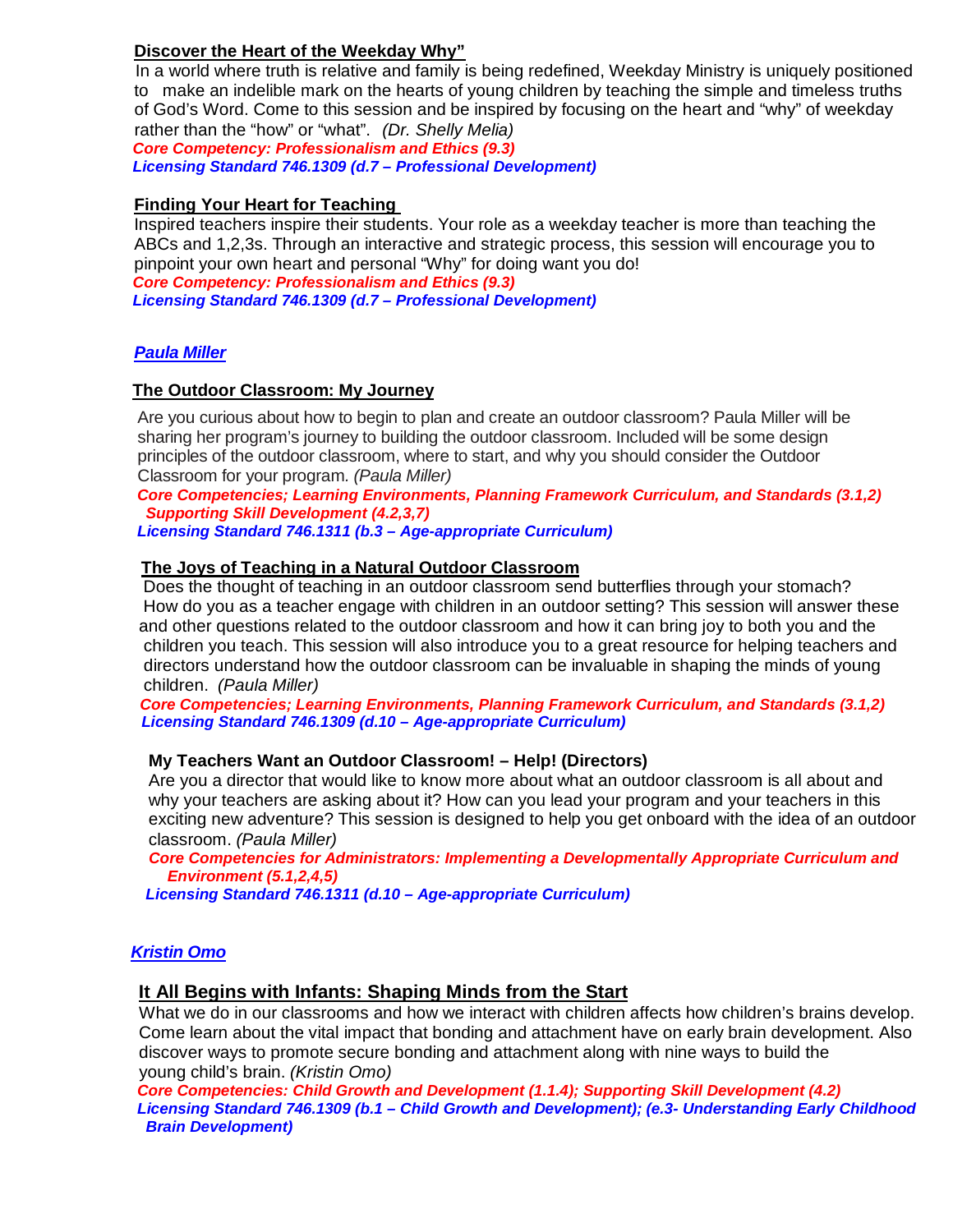## **Keeping God's Children Safe: Minimum Standards Update**

Come and hear the latest updates on how to keep children safe by having an emergency preparedness plan, a plan for preventing and responding to emergencies due to food allergies or other allergens and building and premise safety. Plus learn about handling, storing and disposing of hazardous materials and safe infant sleep practices. *(Kristin Omo)*

 *Core Competency: Health, Safety, and Nutrition (8.1,2,3,4) Licensing Standard 746.1309 (d.2&3 – Child Health and Safety)* 

## **SIDS, Shaken Baby, And Early Brain Development**

This workshop presents the annual training under the minimum standards for SIDS, shaken baby and the latest information on early brain development. *(Kristin Omo)*

 *Core Competencies: Child Growth and Development (1.1.4)*

 *Licensing Standard 746.1309 (b.1 – Child Growth and Development); (e.3- Understanding Early Childhood Brain Development)*

## **God's Desire for Cleanliness: Maintaining Healthy Classrooms**

What does it take to protect and keep children healthy? Come and participate in fun, interactive challenges that will remind you of the importance of cleanliness. *(Kristin Omo) Core Competency: Health, Safety, and Nutrition (8.2,4) Licensing Standard 746.1309 (b.1 – Child Growth and Development); (d.2 – Child Health)*

## **Your Child Needs to Be Tested: Holding Parents in Your Heart**

More and more children experience developmental delays and undiagnosed disabilities. No parent wants to hear that his or her child may need a specialized evaluation. Showing love and compassion for these parents during this critical time is important for both the child and parents. This session will outline the five states of grief/denial that parents experience, how to talk with parents, and what referrals to recommend. *(Kristin Omo)*

 *Core Competencies: Child Growth and Development (1.4); Families and Community Relationships (7.2,3,4,5)*

 *Licensing Standard 746.1309 (b.1 – Child Growth and Development); d.7 – Professional Development – Effective Communication with Families)*

## *Rae Pica*

## **Active Learning Across the Curriculum**

The domains of child development — physical, social/emotional, and cognitive — are so intertwined in the early years that a child cannot learn something in one domain without learning something in the others. To truly educate the whole child, we must recognize children as thinking, feeling, moving human beings who learn through all their senses. In this breakout session, participants will explore activities that will offer children meaningful and long-lasting educational experiences in art, language, math, music, science, and social studies. *(Rae Pica) Core Competencies: Child Growth and Development (1.1,4,5); Supporting Skill Development (4.2,3,4,5,6) Licensing Standard 746.1309 (d.10 – Planning Developmentally Appropriate Learning Activities)*

## **Educating the Whole – Thinking, Feeling, Moving – Child (Keynote)**

Developmentally appropriate practice dictates that we educate the whole child in an integrated fashion. But more than ever the trend is toward mind and body as separate entities with children regarded as existing only from the neck up. Research proves how children learn; now we have to implement best practice! This keynote will inform, entertain, and empower as Rae explores the possibilities for uniting mind and body. *(Rae Pica)*

 *Core Competencies: Child Growth and Development (1.1,5); Learning Environments, Planning Framework, Curriculum, and Standards (3.1,2) Licensing Standard 746.1309 (d.10 – Planning Developmentally Appropriate Learning Activities)*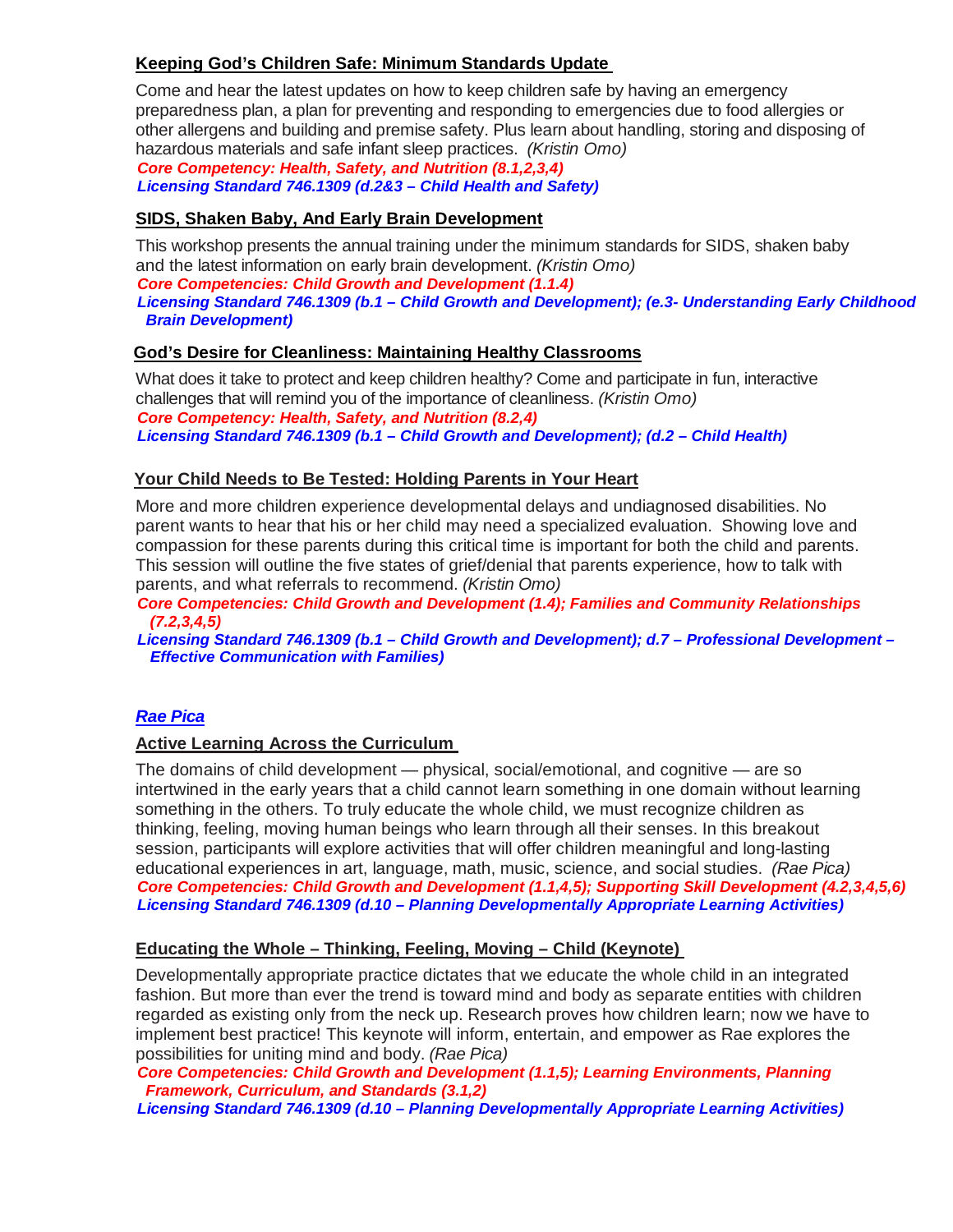## *Dawne Pybas*

## **Classroom Management — The Heartbeat of Learning**

 Does your heart palpitate at the thought of facing your classroom of busy, giggly, rowdy little people? Come discover helpful, teacher-tested strategies for managing your classroom and experience the heartwarming joy of watching little minds grow. *(Dawne Pybas)*

 *Core Competency: Responsive Interactions and Guidance (2.1,2,3) Licensing Standard 746.1309 (d.2 – Guidance and Discipline)*

#### **Put Your Heart into Teaching Math (Without Breaking the Bank)**

No money to purchase math manipulatives and games? Take heart! You can put math into the hands and minds of children with craft sticks, clothespins, cotton balls and more! So come learn to use what you already have to make learning math fun! *(Dawne Pybas)*

 *Core Competency: Supporting Skill Development (4. 4) Licensing Standard 746.1309 (b.3 –Age-appropriate Curriculum)*

### **The Heart of Literacy Learning**

Literacy learning is more than sharing a book with children. Literacy should permeate the classroom! Discover how to provide a literacy-rich environment as well as strategies for promoting literacy throughout the day. *(Dawne Pybas)*

 *Core Competencies: Supporting Skill Development (4.2,3) Licensing Standard 746.1309 (d.4 – Age-appropriate Curriculum)*

### *Audrey Rowland*

#### **Classroom Documentation: Making Learning Visible**

 A day in the classroom is full of engaging and fun learning activities. But what do parents actually see? They see the most stressful and chaotic parts of the day – pick up and drop off. Tell the story of the day with informative and interesting documentation boards and visuals. These visuals help parents understand what parts of the day are most important to their child's learning. Replace the googly-eyed owls from art with meaningful documentation that informs parents and celebrates each classroom in your program. *(Audrey Rowland)*

 *Core Competency: Families and Community Relationships (7.3,4) Licensing Standard 746.1309 (d.7 – Professional Development – Effective Communication with Families)*

#### **Classroom Management: Inclusion Strategies for Diverse Behaviors**

 This session will provide a discussion of challenging behaviors, strategies for classroom management and simple approaches for children with undiagnosed or high functioning social skills disorders (i.e. Autism Spectrum Disorders, ODD, and Sensory Integration Disorders). Participants will gain practical knowledge on how to adjust the classroom to include all children and maintain a developmentally appropriate, play-based curriculum. *(Audrey Rowland)*

 *Core Competency: Responsive Interactions and Guidance (2.1,2); Learning Environments, Planning Framework, Curriculum, and Standards (3.1)*

# *Licensing Standard 746.1309 (b.2 – Guidance and Discipline); (d.1 – Care of Children with Special*

#### *Needs)*

#### **How to Stay Play-based in the Readiness World**

Children learn through play! But how do we ensure that high-quality play is happening in our programs? With parent demands for academic readiness, schedules dominated by specials, and the pressure to keep up with the program down the street, how do we make a place (and a case) for play? In this session, we will review why play is critical to learning, how to implement productive play in your program,

and how to talk to parents about the importance of play. *(Audrey Rowland)*

 *Core Competencies: Child Growth and Development (1.5); Learning Environments, Planning Framework, Curriculum, and Standards (3.1)*

 *Licensing Standard 746.1309 (b.1 – Child Growth and Development); (d.4 – Age-appropriate Curriculum)*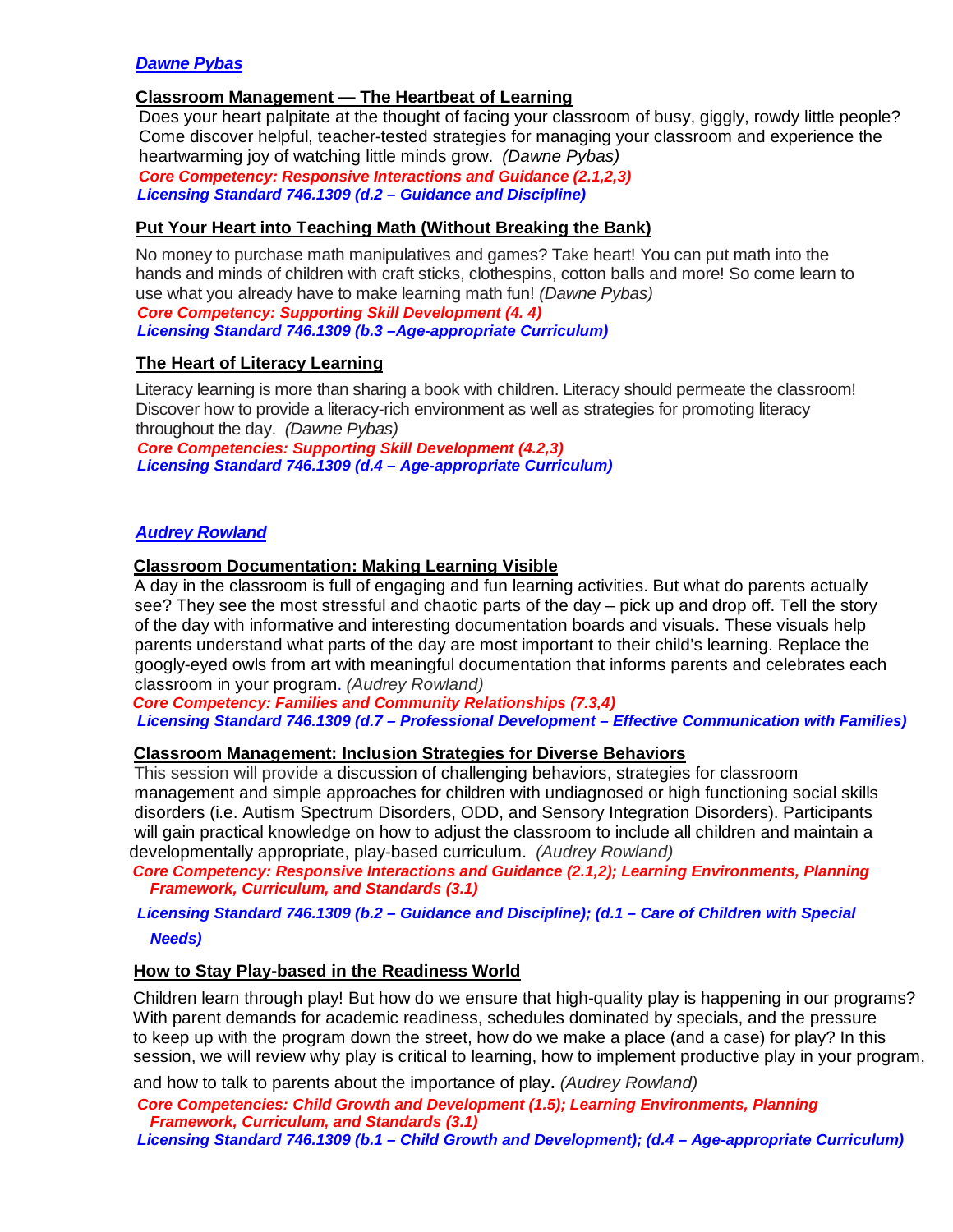## **Success with Toddlers**

 How can teachers set toddlers up for success every day? This session will review the cognitive, physical an language development of toddlers and discuss best practices for creating an enriched environment and curriculum specifically for this age group. We will discuss how to prevent and respond to challenging behaviors - including biting. Participants will see examples of toddler programs, gain new strategies, and better understand this unique stage of development.  *(Audrey Rowland)* 

 *Core Competencies: Responsive Interactions and Guidance (2.1); Supporting Skill Development (4.1) Licensing Standard 746.1309 (b.3 – Teacher-child Interaction); (d.10 – Planning Developmentally Appropriate Learning Activities)*

## *Dr. Joshua Staub*

### **Emotional Safety in the Classroom: Why It Matters for the Children (Keynote)**

Research overwhelmingly supports one foundational component to raising successful kids – an emotionally safe environment! When a child feels safe, he or she can access the parts of the brain necessary for educational, vocational, relational, and spiritual growth. The opening keynote will explain how your classroom can be the breeding ground for a child's long-term success.

 *(Dr. Joshua Straub) Core Competencies: Learning Environments, Planning Framework, Curriculum, and Standards (3.1) Supporting Skill Development (4.1) Licensing Standard 746.1309 (d.4 – Age-appropriate Curriculum)*

## **Teaming with Parents: 5 Ways to Build Respect and Rapport in the Parent-Teacher Relationship**

Championing the heart of a child begins with the parent, but it does not end there. Your effectiveness as a director or teacher is dependent on your relationship and cooperation with parents. But that can be a task in and of itself. Using the 5 pillars of emotional intelligence, this session will provide practical strategies for helping you connect with parents at a deepening level to champion the hearts of children.

 *(Dr. Joshua Straub) Core Competencies: Families and Community Relationships (7.1,2,3,4) Licensing Standard 746.1309 (d.7 – Professional Development – Effective Communication with Parents)*

## *Dr. James Thomas*

#### **Language Play for Infants (Birth-12 months)**

 Babies become willing participants when they watch an adult focus attention directly on them. Typically non-walkers and non-talkers engage with their eyes and ears and react with smiles and i intense staring. Therefore, pleasant, joyful, memorable ways to accomplish this goal need to be planned and provided to promote awareness of themselves and others. This fast-paced session of sharing books, body movement, songs, yoga, and signing may be replicated using the same or adapted sequence in home or in a classroom environment. Participants will learn ways of organizing a setting that will be age-appropriate; providing content that will maintain interest and engage little ones; sharing activities such as songs, body movement, and books; and encouraging exercise and signing activities. (Participants are requested to bring a teddy bear and a blanket.)

 *Core Competencies: Child Growth and Development (1.1); Supporting Skill Development (4.2,3)*

 *Licensing Standard 746.1309 (b.1 – Child Growth and Development); (d.10 – Planning Developmentally Appropriate Learning Activities)*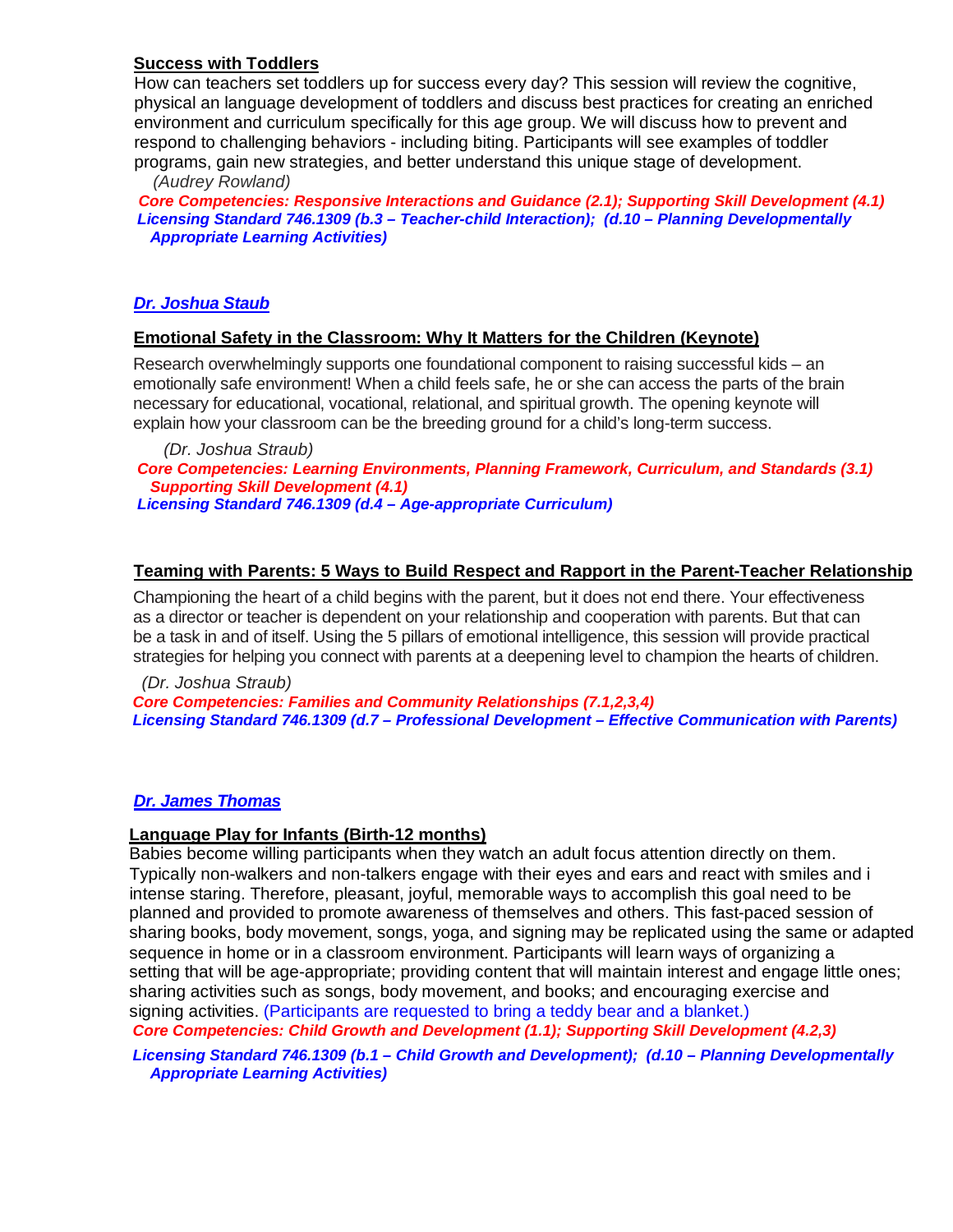## **Ready to Read**

 Early literacy, what children need to know about reading and writing before they actually learn to read and write, is crucial to success. Participants will learn the six early reading skills, how they relate to brain development, and basic ways to integrate them into daily life. Participants will be able to define the meaning of "early literacy"; list the six essential early literacy skills and describe ideas to incorporate them into daily routines; practice ways to read picture books that dramatically increase language development; and understand and apply the dialogic reading method when sharing a picture book. Appropriate for teachers of children newborn to 5 years. *(Dr. James Thomas)* (Participants are requested to bring a picture book.)

*Core Competencies: Child Growth and Development (1.1); Supporting Skill Development (4.2,3)*

*Licensing Standard 746.1309( b.1- Child Growth and Development); (d.10 – Planning Developmentally Appropriate Learning Activities)*

#### **The Young and the Restless: Activities and Ideas for Captivating and Communicating with Ones**

Young children learn by watching and participating in age-appropriate, meaningful, and well planned activities. Activities based on research in learning theory that have been successfully put into practice with one-year-olds will be demonstrated, practiced, and discussed. Participants will learn ways of introducing basic concepts such as letters, numbers, shapes, and colors. Learning and applying selection criteria for "developmentally appropriate" book titles, using rhythm, movement, and songs in everyday events and integrating foreign languages with real objects will also be included. The importance of exercise and providing an opportunity for kinesthetic experiences will also be a part of this exciting session. *(Dr. James Thomas)*

 *Core Competencies: Child Growth and Development (1.1); Supporting Skill Development (4.2,3) Licensing Standard 746.1309 (d.4 – Age-appropriate Curriculum)*

## *Paula B. Tinker*

## **The Heart of Teaching So Little Hearts Are Learning: Understanding Adverse Childhood Experiences (ACEs)**

How can you use Adverse Childhood Experiences (ACEs) to touch a child's heart and shape a child's mind? This session will define an ACE and show you how to use a traumatic experience to shape a child's heart! *(Paula B. Tinker)*

 *Core Competencies: Responsive Interactions and Guidance (2.1); Supporting Skill Development (4.1) Licensing Standard 746.1309 (b.3 – Teacher-child Interaction; (d.1 – Care of Children with Special Needs)*

## **The Keys to a Young Child's Heart**

Come and explore eight basic social and emotional needs of children and discover how meeting these needs will facilitate success in a young child's life. *(Paula B. Tinker)*

 *Core Competencies: Child Growth and Development (1.2); Supporting Skill Development (4.1) Licensing Standard 746.1309 b.1- Child Growth and Development); (d.4 – Age-appropriate Curriculum)*

#### **Learning to Move; Moving to Learn**

All learning begins with the body and the more a child moves, the more the brain is stimulated. In this session, you will learn how to incorporate sensory integration learning to achieve academic success. *(Paula B. Tinker)*

 *Core Competencies: Child Growth and Development (1.2); Supporting Skill Development (4.9) Licensing Standard 746.1309 (d.4 – Age-appropriate Curriculum)*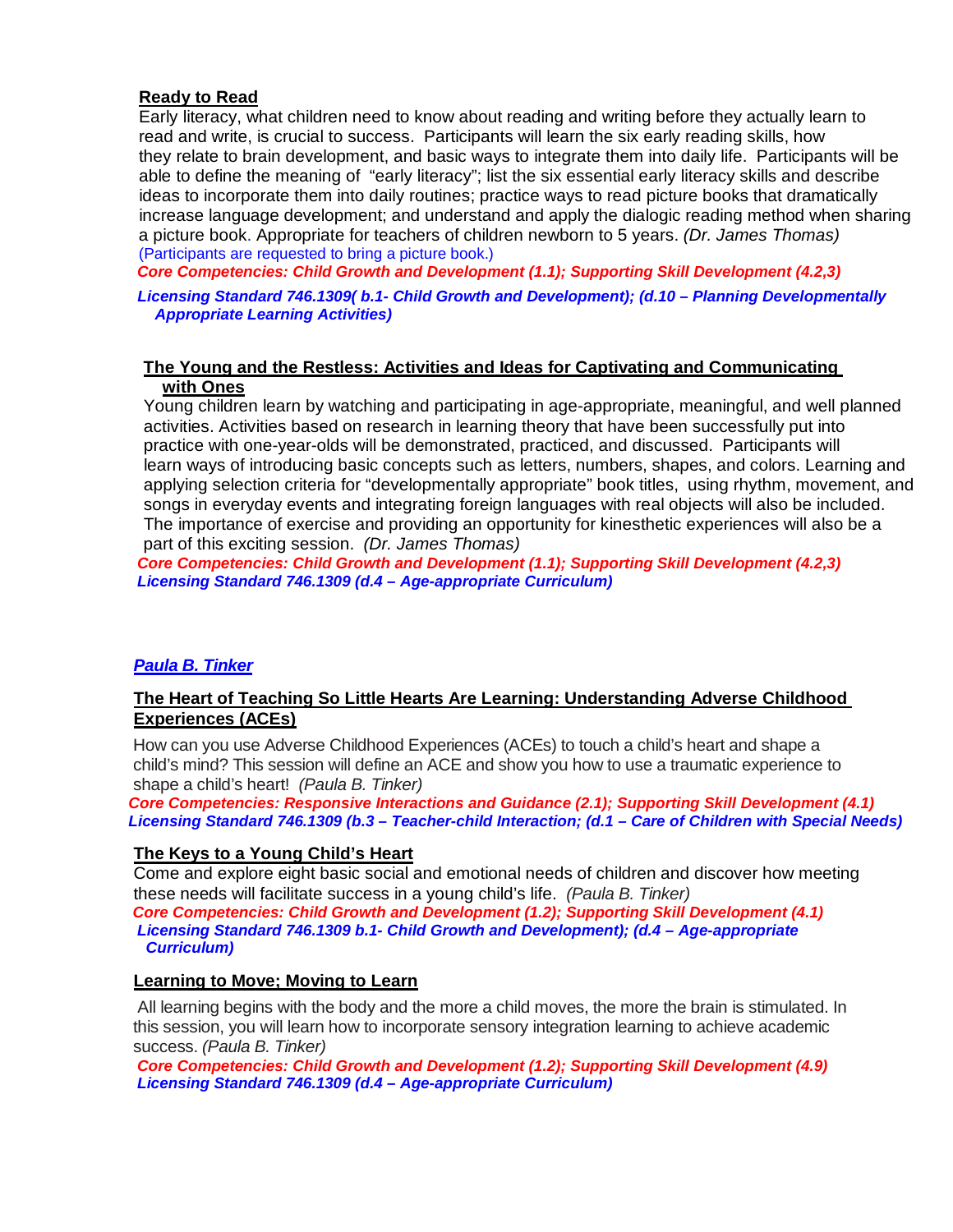## **Advanced Infant and Toddler Development: Parts 1 & 2**

 You already know the basic development of infant & toddler children. However, what about more specific issues surrounding emotional, physical, cognitive and social development? We will discuss topics that you care most about and a few more that may be new to you. Teaching infants and toddlers can be both rewarding and challenging, but what an amazing opportunity to bless the lives of our youngest world-changers! *(Jerri Thompson) Core Competency: Child Growth and Development (1.1,2,4)*

 *Licensing Standard 746.1309 (b.1–Child Growth and Development); (e.3 – Understanding Early Childhood Brain Development)*

### **How to Create Effective Lesson Plans: Part 1 of Assessing Young Children**

Lesson plans are essential for teachers! Effective lesson plans reduce stress in the classroom, diminish behavior problems, and guide teachers to desired outcomes. This session will provide "how-tos" of lesson planning and show how using an assessment tool such as the TBCWEA Early Childhood Assessment Tool is a valuable guide in planning. *(Jerri Thompson)*

 *Core Competencies: Learning Environments, Planning Framework, Curriculum, and Standards (3.1); Observation and Assessment (5.1)*

 *Licensing Standard 746.1309 (d.10 – Planning Developmentally Appropriate Learning Activities); (d.11 – Observation and Assessment*

### **Writing Anecdotal Comments the Easy Way: Part 2 of Assessing Young Children**

What are anecdotal comments and why are they so important for assessing young children and to lesson planning? Come to this continued session to understand how to create more effective and useful teaching plans. *(Jerri Thompson)*

 *Core Competencies: Learning Environments, Planning Framework, Curriculum, and Standards (3.1); Observation and Assessment (5.1)*

 *Licensing Standard 746.1309 (d.10 – Planning Developmentally Appropriate Learning Activities); (d.11 – Observation and Assessment*

#### **Toilet Learning vs. Toilet Training**

The key to successful toileting begins with a toilet learning practice that is developmentally appropriate. The training will clearly spell out the difference between the practice of toilet learning and toilet training. *(Jerri Thompson)*

 *Core Competencies: Child Growth and Development (1.1,4) Licensing Standard 746.1309 (d.9 – Toilet Training)*

#### **When to Manage and When to Lead (Directors)**

A strong director understands when managing is important and when leading is necessary. These two characteristics of strong leadership must be applied at the right time and require different techniques. When these techniques are applied appropriately, the results are rewarding and fruitful for your program. *(Jerri Thompson)*

 *Core Competencies for Administrators: Human Resources Leadership and Management (3.1,2,3,4) Licensing Standard 746.1311 (d.& e. – Training and Management Techniques, Leadership and Staff Supervision* 

#### *Shawn Varghese*

#### **Intro to Hinduish & Islam: Worldwide View Awareness for Ministry**

*As Texas becomes increasingly populated with people groups from various backgrounds, we will inevitably meet people from other religions. This session is designed to help you better understand the worldview of these groups and how to impact them for Christ. This session will include an introduction to Hinduism and Islam and will include a time of Q & A.* 

 *Core Competency: Families and Community Relationships (7.1,2,6) Licensing Standard 746.1309 (d.6 – Cultural Diversity for Children and Families)*